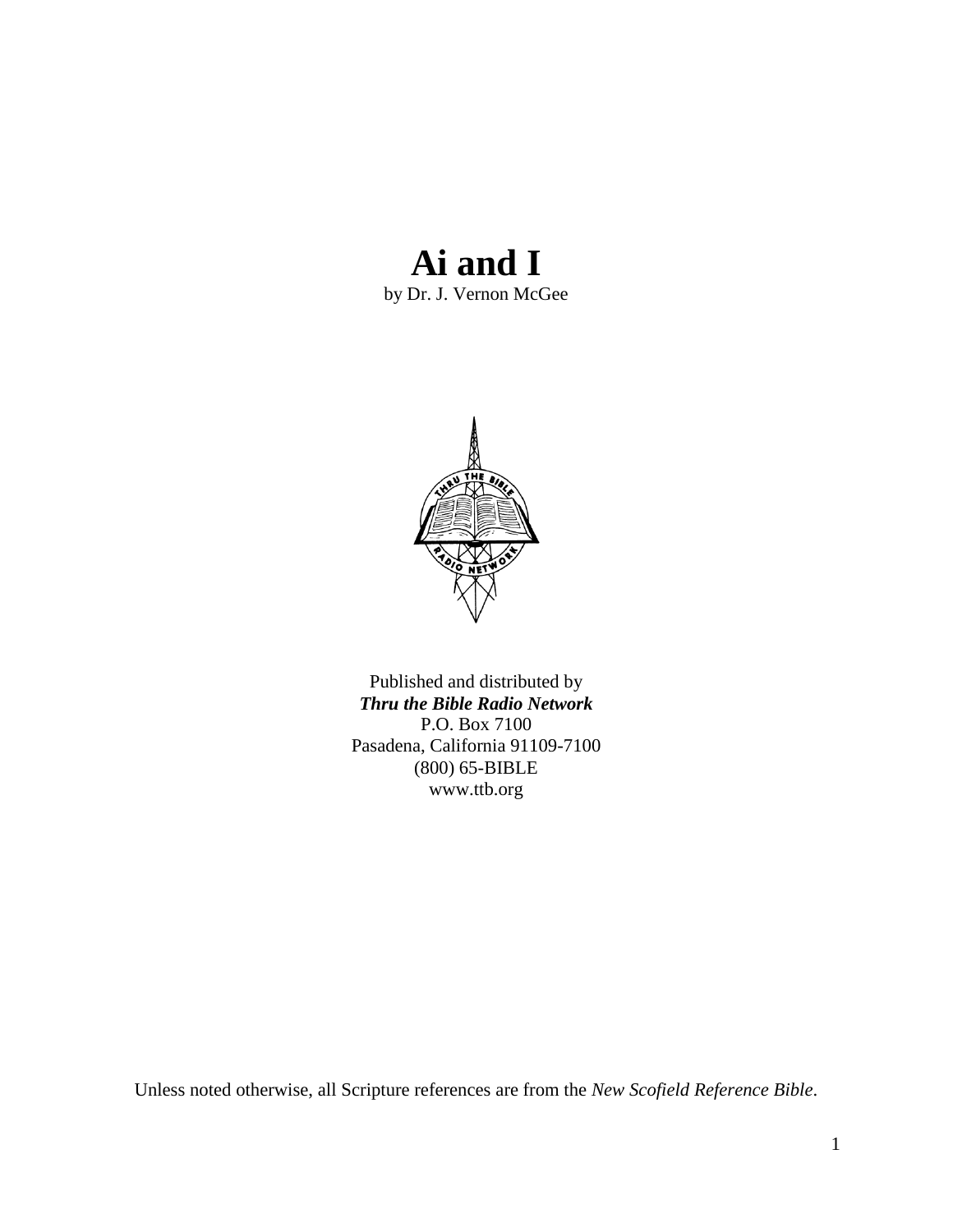The worst enemy you have is not your neighbor nor your bill collector, he is not your severest critic nor your most aggressive competitor. We can identify him without calling in the FBI to determine who he is. In fact, I trust we can apprehend and condemn him very shortly, thus giving you a victory over him. Your worst enemy is sitting in the seat with you at this moment.

The enemy is yourself, as you have probably suspected. He occupies the same skin that you occupy. He uses the same brain you use in thinking his destructive thoughts. He uses the same hands that you use to perform his own deeds, and may I say to you that this enemy – your flesh – can do you more harm than anyone else; he is the greatest handicap you have in your daily Christian life.

Now there are two factors that make dealing with this enemy extremely difficult:

In the first place, we are reluctant to recognize and identify him. We are loathe to label him as an enemy. The fact of the matter is most of us rather like him.

The second problem, or objection, is that he is on the inside of us. If he would only come out and fight like a man it would be different, but he will not. It is not because he is a coward but because he can fight better from his position within. Actually, the better choice of subject for this study might have been "The Enemy Within."

Nations, cities, churches, and individuals have been destroyed by the enemy within. Russia fell to the Communists in 1917, not because of the German pressure on the outside but because of the doctrine fomented on the inside.

There comes out of ancient history an authentic narrative, long held in the category of mythology, that the city of Troy held off the Greeks for ten long, weary years. Finally the Greeks sailed away leaving a wooden horse. The Trojans took that wooden horse within their gates, and that was the undoing and destruction of Troy.

As we change our view from scenes of ancient battlegrounds to the fields of spiritual warfare, we immediately find much evidence that churches are wrecked from within, not from forces without.

The Lord Jesus Christ, in writing to the seven churches in Asia Minor, gave them certain warnings, and not one of these churches received warning as to the enemy on the outside. He said:

*…Thou hast there some that hold the teaching of Balaam…So hast thou also some that hold the teaching of the Nicolaitans in like manner.…But I have this against thee, that thou sufferest the woman Jezebel, who calleth herself a prophetess; and she teacheth and seduceth my servants to commit fornication, and to eat things sacrificed to idols.* (Revelation 2:14, 15, 20 AMERICAN STANDARD VERSION)

Christ said to these churches in substance, "You have something within that is bringing about your own destruction."

Disloyalty and unfaithfulness in the church today is hurting God's cause more than any enemy that is on the outside. The devil can hurt our churches only from the inside, not from the outside.

Then, my friend, an individual can be destroyed from the inside. Alexander the Great was probably the greatest military genius that has moved armies across the pages of history. There has been no one like him. Before the age of thirty-two he had conquered the world, but he died a drunkard. He had conquered the world, but he could not conquer Alexander the Great. There was an enemy within that destroyed him.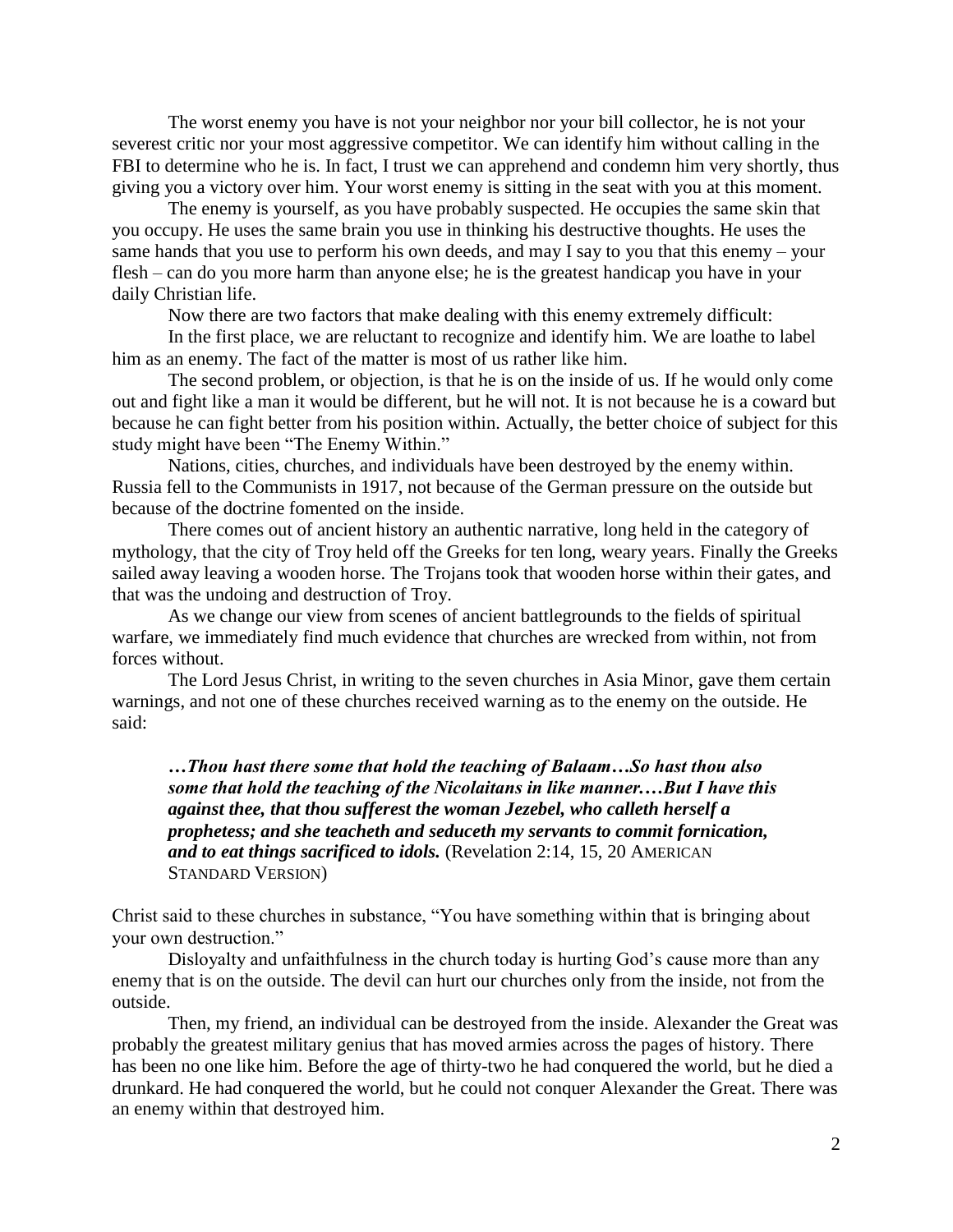The only battle that the children of Israel lost in taking the Promised Land was a battle in which the defeat came, not from without but from within.

The fact of the matter is that when the children of Israel entered the Promised Land, only three conspicuous and outstanding enemies stood in their way. Those three enemies foreshadowed the three enemies that Christianity has today.

### **Consider Israel and Her Enemies**

Jericho, Ai, and the Gibeonites, these three enemies prevented Israel"s enjoyment and possession of the Promised Land. The land was theirs. God had told them that it was theirs. God had given them the title deed when He said to Abraham:

*And I will give unto thee, and to thy seed after thee, the land wherein thou art a stranger, all the land of Canaan, for an everlasting possession; and I will be their God.* (Genesis 17:8)

And to Joshua God said:

#### *Every place that the sole of your foot shall tread upon, to you have I given it, as I spake unto Moses.* (Joshua 1:3 AMERICAN STANDARD VERSION)

God was trying to say to them here, "It is yours, go in, possess, and enjoy that which you take." What a lesson this is for us today. These people were given a land that was made up of three hundred thousand square miles, and even in their best days they occupied only thirty thousand square miles.

### **Consider the Christian and His Enemies**

We have been told in Ephesians 1:3,

# *Blessed be the God and Father of our Lord Jesus Christ, who hath blessed us with all spiritual blessings in heavenly places in Christ.*

You and I today have been given all spiritual blessings. They are ours. But how many of them are you enjoying today? How many of them are really yours? You have the title to them, but have you claimed them and are you enjoying them as He intended?

When in Chicago several years ago, I found the following news item which I clipped from a metropolitan paper. The headlines read:

# SKID ROW HUNT Comb flop houses for a 4 millionaire

It continued, "The flophouses and saloons of Chicago"s skid row were searched today for one, Stanley William McKenna Walker, 50, an Oxford graduate, an heir to half of an eight million dollar English Estate. The Missing Persons Detail hopes that somewhere among the down-andouters who line the curbs and sleep off wine binges in the hotels, they would find Walker, son of a wealthy British shipbuilder."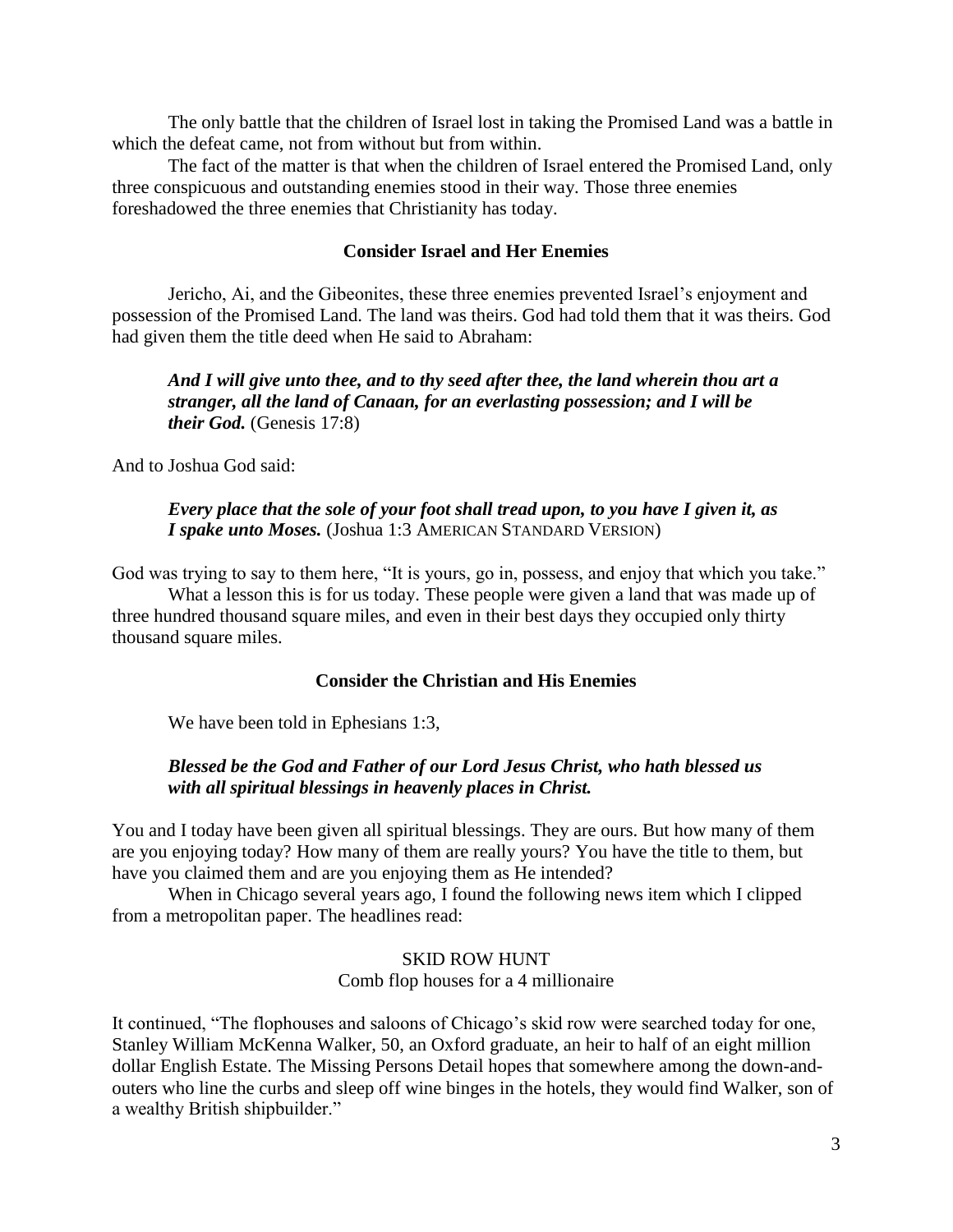Think of a man wearing clothes steeped in filth from sleeping in the gutters of Chicago, a wino, lining up at some mission to get a bowl of something to drink or eat, and he has four million dollars! How tragic!

Then think of the many Christians who are just like that. They are blessed with all spiritual blessings and yet are living as if they were spiritual winos.

None of these spiritual blessings are immediately in our possession to enjoy. God has made them over to us, but if we are to get them, there are battles to be fought and victories to be won. In fact, the Epistle to the Ephesians closes with the clanking of armor and the sound of battle with the call to put on the whole armor of God.

It will be worth our while to stop and look at the methods of Joshua in battle. His taking of the Promised Land places him among the great generals of history. He will stand along with Alexander the Great, with Hannibal, with Caesar, with Napoleon, and with General Stonewall Jackson in their greatness.

Joshua"s abilities in strategy and tactics in moving into the Promised Land were tremendous. For example, he had a threefold blockage to break. He had three formidable enemies. Immediately ahead of him stood the city of Jericho. It was right in the center of the land and was all but impregnable as a fortress. Then to the northeast stood the little city of Ai. To the south was a combine, an alliance of Gibeonites. It was necessary to take these three in breaking the blockade. His strategy was first to take Jericho, thus breaking the

backbone of the land. He could then move to the north, then to the south, and dispose of each section separately.

The three enemies of Joshua represent the enemies of the Christian today.

1– Jericho represents the world.

2 – Ai represents the flesh.

3 – The Gibeonites represent the devil.

Thus you and I have a threefold enemy robbing us of our possessions: the world, the flesh and the devil.

In this study we shall concentrate on one of these enemies, Ai. Ai represents the flesh. The city of Ai was located up among the hills, thirteen miles north and west of Jericho, which was down on a plain. From the plains of Jericho up to the promontory of Ai one had to ascend 3200 feet and it was over rugged and difficult terrain. Dr. John Garstang, the great biblical historian, wrote:

Its position was a strong one befitting its importance as an advanced post of the dwellers upon the plateau. Perched on the summit of a low hill, overlooking the wilderness of tangled valleys that descend towards the Jordan, it commanded a view on all sides but the west where rises a ridge that obscured the view of Bethel. Steep watercourses enclose the site on all sides but the south…On its northern side the valley is deep, and from the opposite slopes the city must have presented a bold and well-nigh impregnable appearance, crowning a detached hill which rises in a series of rocky terraces...

Now Joshua underestimated the strength of Ai. When he made his first attack with just a small force, he met with a crushing defeat and had to flee; some of the soldiers were killed in battle. To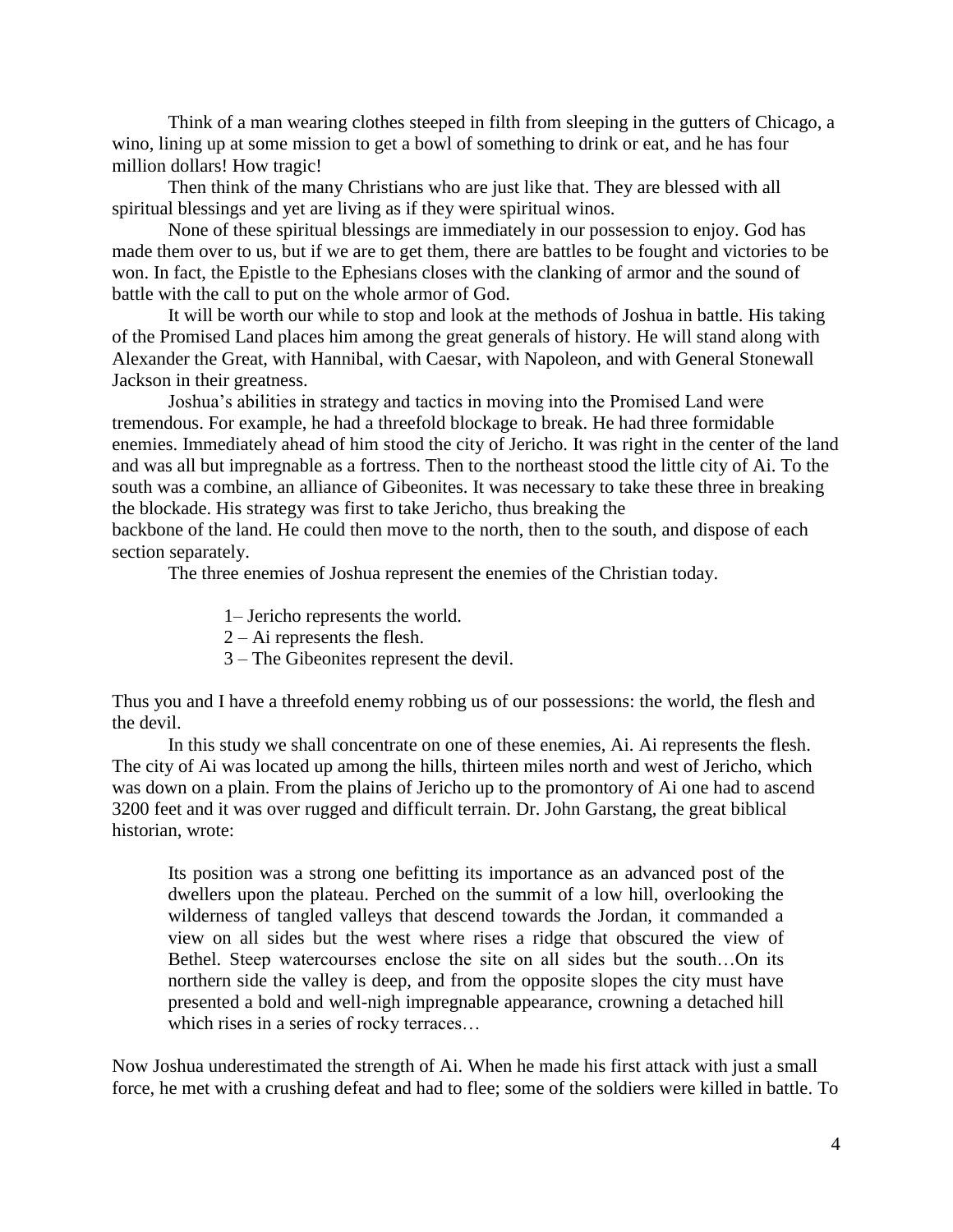flee in defeat was a great disgrace for God"s soldiers. However, he made a second attempt and was successful in taking Ai.

When you read in the Book of Joshua about this ancient battle over a little city years ago, it probably means nothing to you today. But God has put great spiritual truths here for us, and the Holy Spirit can make this real and living to you as you read it.

Let me set down here that Ai and I have something in common. We have something that is quite similar. There are three "musts" that are revealed in this incident, and they *must* be in your experience and mine if we are going to lay hold of the spiritual blessings and gain a victory over the flesh.

- 1 There must be a recognition of the enemy and his potential.
- 2 There must be an examination of the reasons for defeat by the enemy.
- 3 We must look carefully at the resources provided by God with which to overcome the enemy.

First of all, we must have a recognition of the potential of the enemy. And here we want to look at Joshua 7:2, 3:

*And Joshua sent men from Jericho to Ai, which is beside Bethaven, on the east side of Bethel, and spake unto them, saying, Go up and view the country. And the men went up and viewed Ai. And they returned to Joshua, and said unto him, Let not all the people go up; but let about two or three thousand men go up and smite Ai; and make not all the people to labour thither; for they are but few.*

My, what a false estimation! You see, these people were basking in the warm sunlight of the first flush of victory. They were dreaming because they had overcome Jericho. But they forgot something that was very important. They forgot that they did not fight at Jericho. They forgot that the victory was not theirs – the victory was God"s. They got possession, but God got the victory. They had forgotten that.

Let us notice what happened at Ai:

*So there went up thither of the people about three thousand men: and they fled before the men of Ai. And the men of Ai smote of them about thirty and six men: for they chased them from before the gate even unto Shebarim, and smote them in the going down: wherefore the hearts of the people melted, and became as water.* (Joshua 7:4, 5)

Now the General Staff of Joshua was guilty of military stupidity. The top brass of the Pentagon back in Jericho had blundered. It was an awful mistake, but it will be best for you and me not to point the finger of criticism back yonder at Joshua. *Our enemy defeats us in the same ways* today because we fail to recognize or acknowledge him and do not give him credit for the potential he has.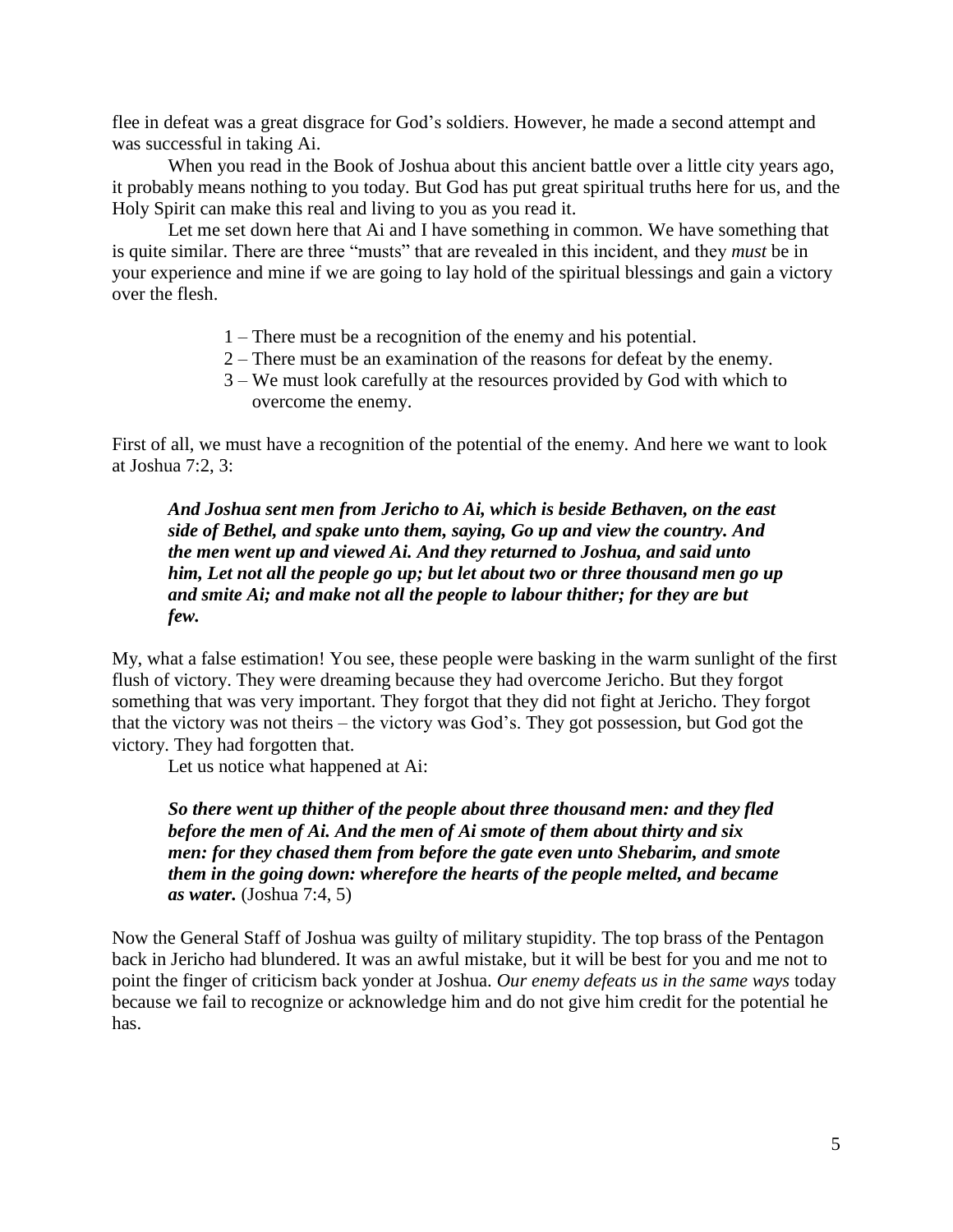#### **Who is This Enemy?**

It is the flesh – the fellow who lives in our body. The flesh is called *sarx* in the New Testament – that is the Greek word for it. The word "flesh" is used approximately 393 times in the Scriptures and is used always in one or two connections.

It is sometimes used to speak of that which is physical. To be very frank, when it speaks of flesh it often means nothing more than the meat on the bones. That is all. And when it is used in that sense, it always carries a note of weakness. For instance, Isaiah said, "All flesh is as grass." Grass is weak, and the use of the word refers to the meat on the bones. Then the psalmist says this: "He [God] remembered that they were but flesh." They were just weak human beings, and he is speaking of the flesh.

It is of interest to note that our word "sarcoma" which is an awful thing in the flesh, has its root in this Greek word *sarx*. We also get our word "sarcasm" from this same word. Originally sarcasm meant "to tear the flesh." Therefore *sarx* in one sense means physical flesh.

However, most of the time, especially in the New Testament, *sarx* is used in a moral and ethical sense. It is used in speaking of this old Adamic nature which we have. This nature which is sometimes called the "carnal man" or the "old man" is labeled correctly when it is called "the flesh."

You have that "old nature" – I have it, all of us have it. There is not a person who does not have this nature which is known as "the flesh." It is the old Adamic nature. Are you prepared to look at it now and to identify it, to recognize it, to call it by name as we spotlight it? Not many Christians are willing to do this.

Let me say here that the "flesh" is *evil* by nature.

And at this point we want to turn again to the Scriptures. In Romans 7 Paul says,

*For I know that in me, that is, in my flesh, dwelleth no good thing: for to will is present with me, but to do that which is good is not.…I thank God through Jesus Christ our Lord. So then I of myself with the mind, indeed, serve the law of God; but with the flesh the law of sin.* (Romans 7:18, 25 AMERICAN STANDARD VERSION)

Has this been your experience – is this flesh of yours inclined to sin? Some wag has said, "Everything I like is either illegal, immoral or fattening." Do you know why his statement is true? It is because this old nature is just that kind of nature – it is evil. And we all have it.

Goethe, the great philosopher, said: "I have never read of any crime committed but that I, too, might have committed it."

Samuel Johnson, the brilliant literary light in England during the eighteenth century, made the statement: "Every man knows that of himself which he dares not tell his dearest friend."

You and I have an old nature. Are you willing to label and recognize it? Do you know that you have it today and that it is contrary to God?

The old nature is in rebellion against God. Take, for instance, your own case. Perhaps you go to church only on special days – Easter, Mother"s Day, Christmas – for you do not like to go to church every Sunday. That is the old nature in rebellion against God.

Let us look at this old nature through the words of Scripture,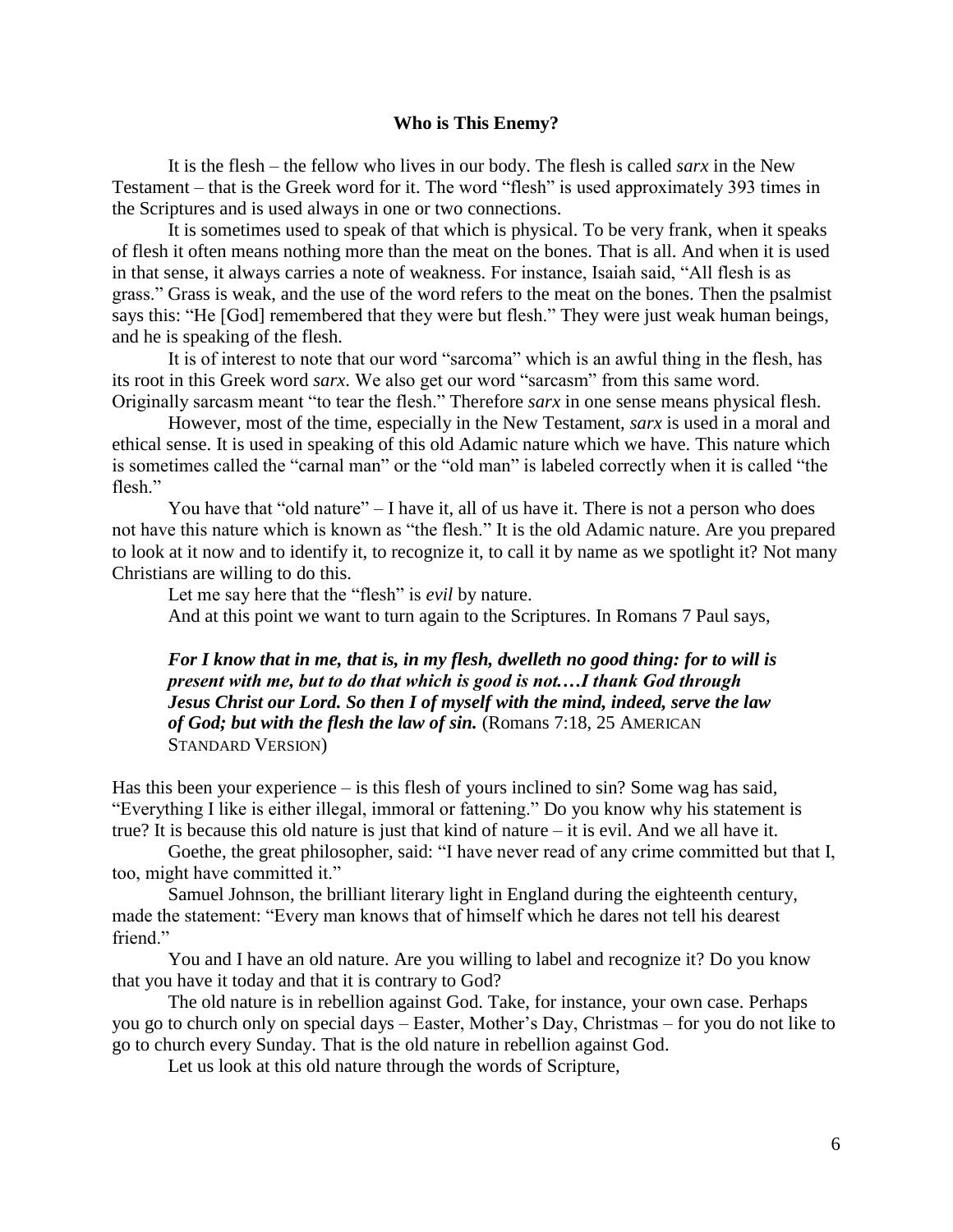#### *Therefore by the deeds of the law there shall no flesh be justified in his sight: for by the law is the knowledge of sin.* (Romans 3:20)

God has no notion of salvaging the old nature. He has no program by which it can be remodeled for use by Him. He has no program for it at all! It is condemned, my friend, as we shall see in a moment. Christ condemned it on the cross.

Since God will not use the old nature, it is necessary to have a new nature that comes from God. Turn once again to the Epistle to the Romans:

*Because the carnal mind is enmity against God: for it is not subject to the law of God, neither indeed can be. So then they that are in the flesh cannot please God.* (Romans 8:7, 8)

In your old nature you can never please God. Paul said to the Corinthians, "That no flesh should glory before God" (1 Corinthians 1:29, AMERICAN STANDARD VERSION). God does not even like it when the flesh lifts up itself and boasts in itself. God says that no flesh is to glory in His presence at all. It is an atrocious thing.

Do you want to know what the flesh does? Well, the works of the flesh are enumerated in Galatians 5:19-21, and the words are the ugliest to be found anywhere. If you have not looked at your morning paper, you might pick it up and there you will see what the flesh does. The accounts written up in the paper will include the following list from Galatians: "…adultery, fornication, uncleanness, lasciviousness, idolatry, witchcraft, hatred, variance, emulations, wrath, strife, seditions, heresies, envyings, murders, drunkenness, revelings…" Could there be uglier words? Yet that is what the flesh is capable of doing, and that is what the flesh does today. Remember, you and I were born with it. David said, "In sin did my mother conceive me."

Our Lord said, "That which is born of the flesh is flesh." It will always be flesh. Unless a little child is reared in the nurture and admonition of the Lord, he will turn his back on God.

Count de Maistre of France, a wonderful child of God and known in that country as one of its greatest Christians, left us this statement: "I do not know what the heart of a villain might be, I only know the heart of a virtuous man, and that is frightful."

What about you at this moment? Are you willing to admit that you have that kind of nature? Are you willing to admit that your old nature has the potential to absolutely wreck your Christian life and destroy you? Until you are willing to admit this, you cannot go out to battle, for you will meet with defeat as did Joshua at Ai.

There are two basic reasons for defeat at the hands of the enemy, and it is well to have these in mind. We return to the record in Joshua:

*And Joshua rent his clothes, and fell to the earth upon his face before the ark of the Lord until the eventide, he and the elders of Israel, and put dust upon their heads. And Joshua said, Alas, O Lord God, wherefore hast thou at all brought this people over Jordan, to deliver us into the hand of the Amorites, to destroy us? would to God we had been content, and dwelt on the other side of Jordan!* (Joshua 7:6, 7)

They encountered a shameful, ignoble and humiliating defeat – so much so that it crushed Joshua and he cried out in agony of his soul that he wished they had never crossed over Jordan.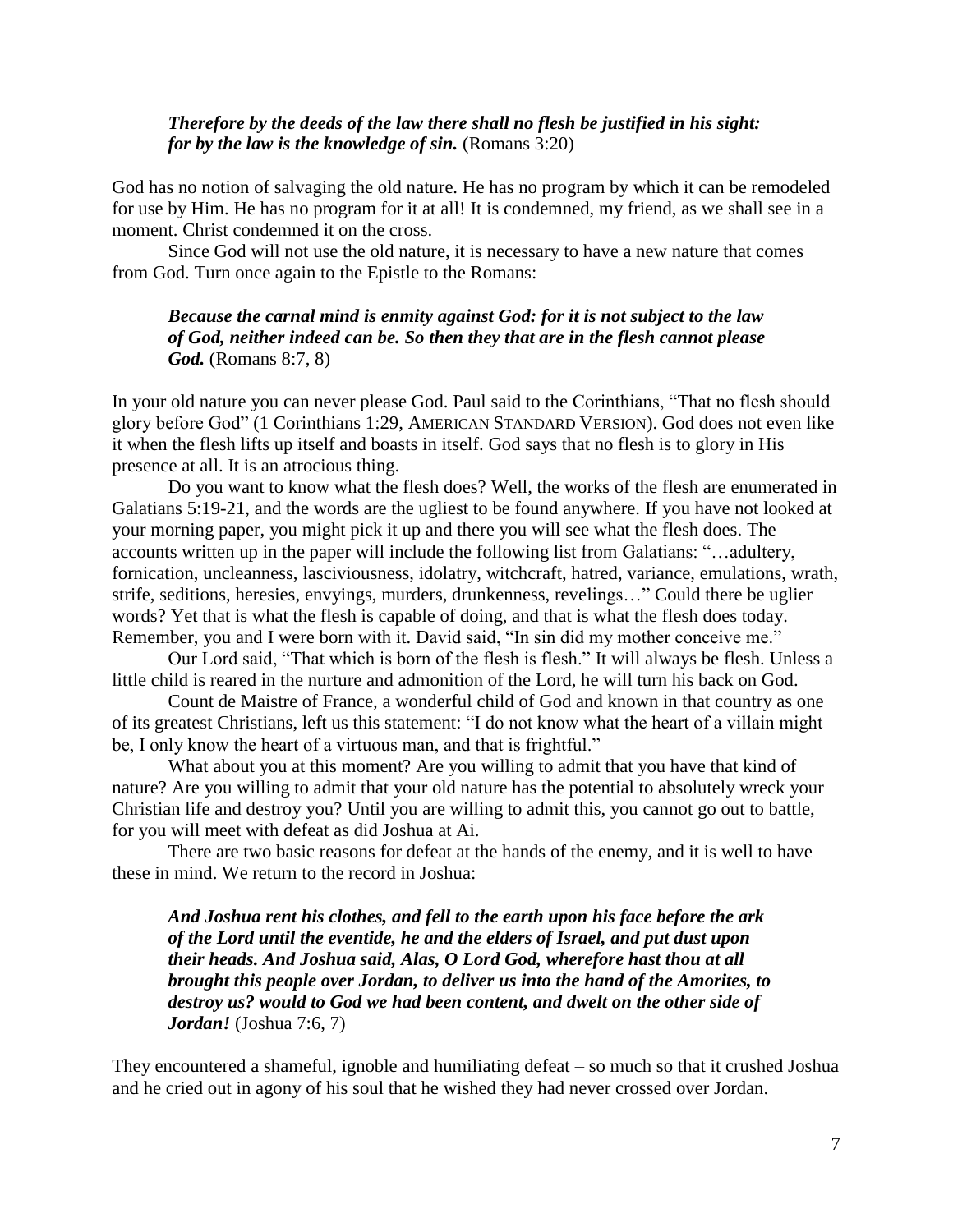Why were they defeated? Well, here are the reasons, and what a lesson lays in them for us today!

They failed first of all because they were depending upon their own ability and forces. Actually, they were no match for the men of Ai. Ai was much smarter and Ai was much stronger. Certainly the children of Israel could never have overcome Ai in their own strength – never!

Today the flesh can dominate and destroy you – you cannot get the victory over it on your own. How sad it is to hear a man who has been overcome by alcohol say, "Now I am going to get a grip on myself; I will quit drinking, and I will be all right from now on." How have you made out when you"ve tried to overcome the flesh in your own strength? You know you did not win.

What do we learn as we read the eighth chapter of Joshua? At Jericho we learned about depending on God"s strength. As Paul said,

# *I can do all things through Christ which strengtheneth me.* (Philippians 4:13)

At Ai we learn about our weakness, for the Lord said, "… without me ye can do nothing" (John 15:5). If there was any man who could have lived with the flesh by overcoming himself, it was the apostle Paul. As a Pharisee he had a discipline back of him that would put us modern-day Christians to shame. What a discipline he had! Paul tried to live the Christian life, but he finally reached the place where he said,

# *O wretched man that I am! who shall deliver me from the body of this death?* (Romans 7:24)

It is a losing struggle, my friend, if we depend upon our own strength.

The second reason the Israelites were defeated at Ai was due to a defection in their own camp – you must note this. Joshua went before the Lord and stayed there all day. He wept bitterly and sobbed and put on sackcloth and ashes. Finally, after bearing with this, the Lord grew weary of it  $-$ 

# *And the Lord said unto Joshua, Get thee up; wherefore liest thou thus upon thy face? Israel hath sinned… .* (Joshua 7:10, 11)

The Lord as much as said, "Cut out this whining and fretting before Me."

Perhaps you have wearied the Lord in some way. There are many times when prayer is of no avail. You are just wasting your time. How many times have you and I gone to the Lord and said, "O Lord, why have You let this thing happen to me?" And we have remained before Him blubbering like a baby, yet knowing all the time that there was something in our lives with which we were refusing to deal. Here we find that God is saying to us through His words to Joshua, "Get up off your knees and get up on your feet. I do not want to hear you until you deal with that thing in your life."

Then God said further,

*…There is an accursed thing in the midst of thee, O Israel: thou canst not stand before thine enemies, until ye take away the accursed thing from among you.* (Joshua 7:13)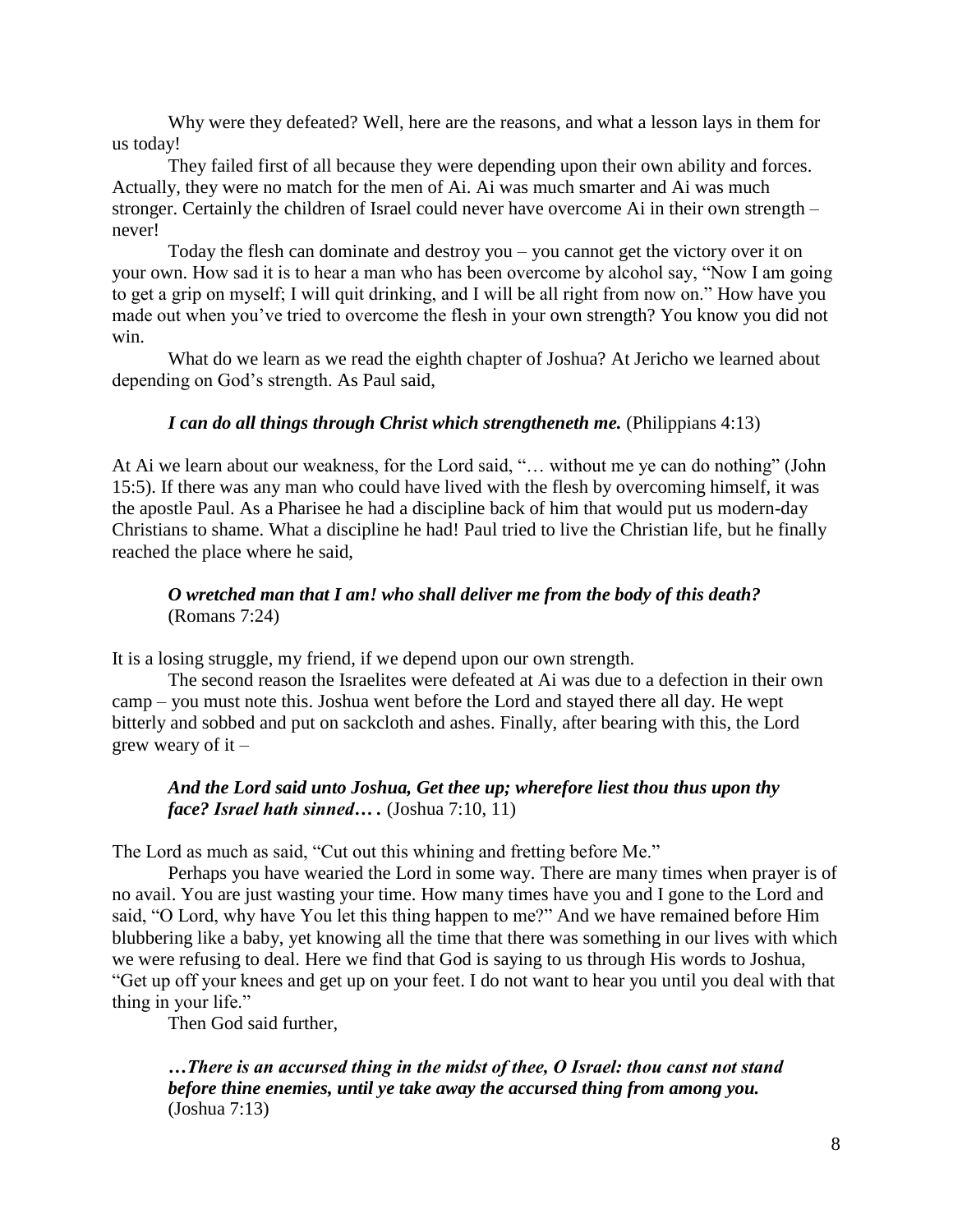Today, *the* reason many of us have lost the joy and power in our lives is that we do not deal with the sin there. God is through with you until you do this. Do not misunderstand – you do not lose your salvation. These were still the children of Israel, but they never won another battle until they dealt with the accursed thing. They had to deal with it.

God told them they had to ferret out this thing. One man had sinned, but it made all Israel guilty. God instructed them to find this man who had sinned. They were going to have to cast lots to do it. They had to go through quite a procedure, by the way. Doubtless they had to use the Urim and Thummim to determine who it was.

Years ago there was a young skeptic in Scotland. He visited a little town where there was a shoemaker who had a reputation for knowing the Word of God. The young skeptic said, "I should like to ask this man some questions." When he was introduced to him, his first question was, "What was the Urim and Thummim?" The shoemaker replied, "Well, to tell the truth, I do not exactly know. But this I know, that it was attached to the breastplate of the High Priest. And I know that it means the lights and perfections and was used to determine the will of God. Just how, it is not given to us, for it is not for us today. But I have brought it up to date, and I have changed one letter in order to do this. I have changed the little letter "r" to "s." Instead of Urim and Thummim, to me it is 'use-'im and thumb-'im. That is the way I find God's will."

He was right, friend. We don"t need the Urim and Thummim. Nor do we need a fortuneteller or horoscope. The way we will find direction for our lives is to thumb through and use His Word. That is our one source.

*So Joshua rose up early in the morning, and brought Israel by their tribes; and the tribe of Judah was taken: and he brought the family of Judah; and he took the family of the Zarhites: and he brought the family of the Zarhites man by man; and Zabdi was taken: and he brought his household man by man; and Achan, the son of Carmi, the son of Zabdi, the son of Zerah, of the tribe of Judah, was taken.* (Joshua 7:16-18)

When they brought the families, and the family of Zabdi was taken, then they narrowed it down to households, and the household of Achan was taken. When Achan was ferreted out, he acknowledged his sin.

Today many Christians are marching around Jericho, blowing trumpets and talking about how "separated" they are. At the same time they are suffering a glaring defeat at Ai because the flesh is overcoming them.

Let me be specific. Someone says to me, "I am a separated Christian." My friend, I am glad to hear that. Every Christian ought to be separated and I am glad that you are. But what do you mean by that?

He replies, "Well, in my business I have to go to many parties where they serve cocktails, and I want to say to you that I always turn my glass down. I have never tasted a cocktail."

I am glad for that testimony today, for liquor will eventually destroy America. But I want to ask you a question – are you filled with the Holy Spirit? Paul says, "And be not drunk with wine, wherein is excess; but be filled with the Spirit" (Ephesians 5:18). Do you have the Holy Spirit fulfilling in your life all of the wonderful things that God wants done? Are the fruits of the Spirit there? No? Then you are defeated at Ai.

Again, someone says, "I am a separated Christian – I want you to know that I would not be caught dead in a movie."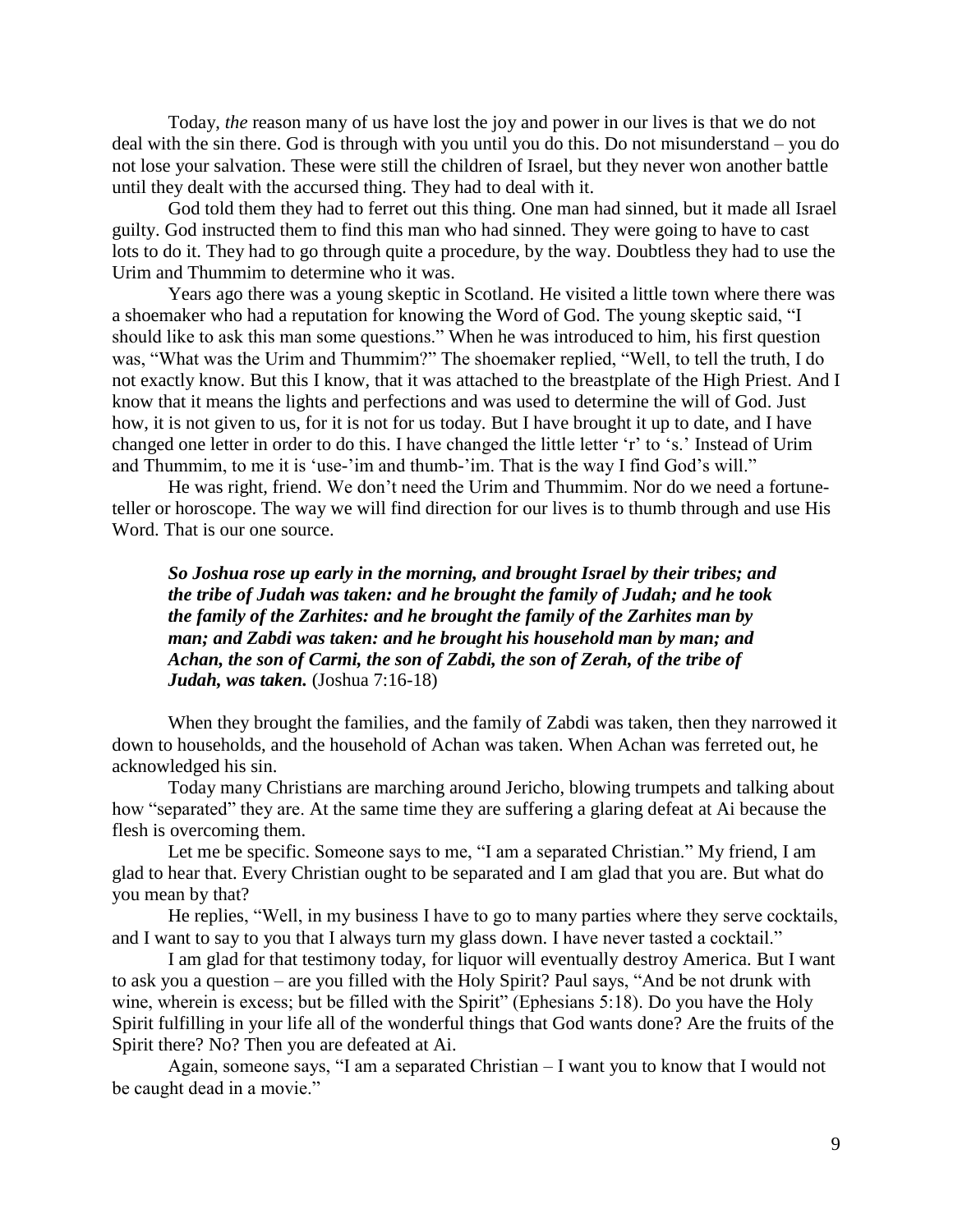Again may I say that I thank you. Many of them are pretty immoral. So I want to congratulate you upon your stand. But just a moment. You may not go to see movies, but what are the "movies" of the flesh? Some of the movies of the flesh are *strife* and *division*. Are you sowing strife and division among the brethren? Then you are overcome by the flesh. You may have a victory yonder at Jericho, but Ai has defeated you. The "flesh" has defeated you.

Sometimes folk come to me and say that they, too, are "separated Christians." We thank them for this word on their part and ask what it is that they do not do. "Well, Pastor, I want you to know that I do not smoke cigarettes."

Certainly, I want to congratulate you – incidentally, you may avoid cancer of the throat or lungs by this stand. But I have a question which I must ask you: Which is worse, to have fire on the end of a cigarette or the fire of jealousy and envy on the end of your tongue? I want to say to you that you can keep on blowing trumpets around Jericho, but you are still in line for defeat at Ai.

Joshua now asks Achan for a confession,

*And Joshua said unto Achan, My son, give, I pray thee, glory to the Lord God of Israel, and make confession unto him…. And Achan answered Joshua, and said, Indeed I have sinned against the Lord God of Israel, and thus and thus have I done: when I saw among the spoils a goodly Babylonish garment, and two hundred shekels of silver, and a wedge of gold of fifty shekels weight, then I coveted them, and took them; and, behold, they are hid in the earth in the midst of my tent, and the silver under it.* (Joshua 7:19-21)

Covetousness is one of the sins of the flesh, for one of the works of the flesh is idolatry, and how many are overwhelmed by that today! Anselm said, "I have had men confess to me every known sin except the sin of covetousness." Israel dealt severely with the sin of Achan. They stoned him and destroyed all that he had – including that Babylonish garment, the silver and the gold – with fire. You and I must deal with the sins of the flesh.

# *If we confess our sins, he is faithful and just to forgive us our sins, and to cleanse us from all unrighteousness.* (1 John 1:9)

Now we come to the last matter: the resources provided by God to overcome the enemy. First, we want to note what happened:

# *And the Lord said unto Joshua, Fear not, neither be thou dismayed: take all the people of war with thee, and arise, go up to Ai: see, I have given into thy hand the king of Ai, and his people, and his city, and his land.* (Joshua 8:1)

Joshua had dealt with the sin, and God was now ready to give him the victory.

My friend, you and I cannot control the flesh. Only the Spirit of God can do that. The tragedy is that thousands are trying to control and eradicate it in their own strength. You might as well take a gallon of French perfume out to the barnyard, pour it on a pile of barnyard fertilizer and expect to make it into a sand pile in which your children might play. You cannot control and set in the right path this thing we know as "the flesh." God says you cannot. It is the Holy Spirit who has this control.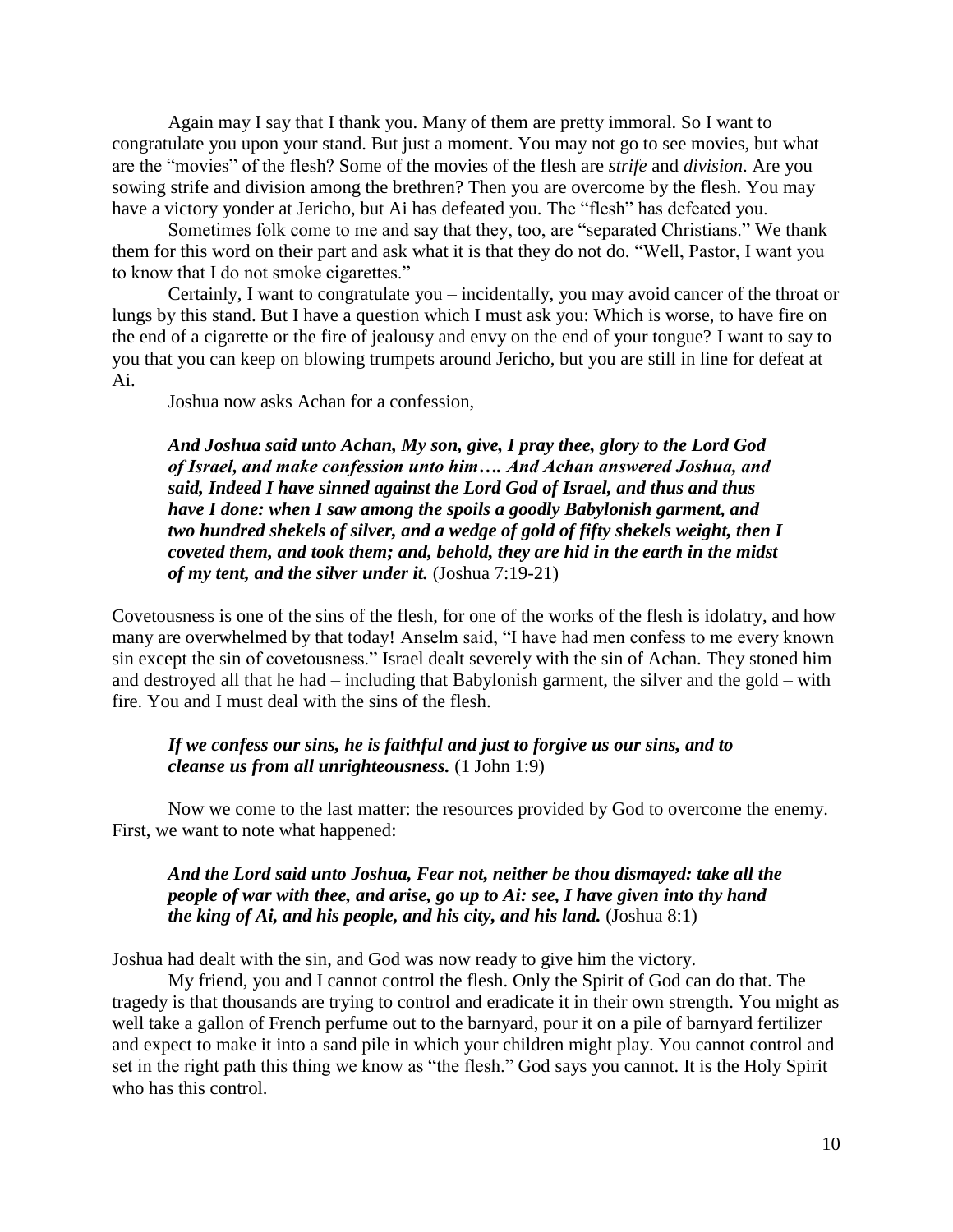In discussing this issue of the flesh, we must first acknowledge the fact that there is a war to be fought.

# *For the flesh lusteth against the Spirit, and the Spirit against the flesh: and these are contrary the one to the other: so that ye cannot do the things that ye would.* (Galatians 5:17)

Then we want to look very carefully at a second fact. And if you miss everything else that is written, do not miss this: Christ died a judgment death required against the sin nature.

a) Christ did not die only that you might have salvation, but –

b) He died that this sin nature might be dealt with – this nature which you and I have.

#### *…God sending his own Son in the likeness of sinful flesh, and for sin, condemned sin in the flesh.* (Romans 8:3)

This simply means that when Christ came to this earth, He not only died for your sins that you might have salvation, but He died to bring into judgment this old sin nature. Otherwise God could not touch us with a forty-foot pole because we are evil.

#### **The Holy Spirit**

The "Holy Spirit" is not His name – *Holy* is His title, for He is holy. In giving Him His title we speak of Him as the Holy Spirit.

We must remember that if the Holy Spirit comes into your life, my friend, it must be because God has satisfactorily, adequately, and completely satisfied Himself that your sin nature has been judged. That is the reason He tells us to reckon on that – count on it – He has judged our sin nature. When He died on the cross almost two thousand years ago, you and I, if we have accepted Christ as Savior, died there. That is what Paul meant when he wrote, "I am crucified with Christ..." (Galatians 2:20)

Then he states it again in Galatians – and we don"t use this verse very often.

#### *And they that are Christ's have crucified the flesh with the affections and lusts.* (Galatians 5:24)

If you belong to Christ, you have crucified the flesh – not today, but almost two thousand years ago when He went outside Jerusalem and died on the cross. There Christ died because I have a sin nature and you have a sin nature, and the Holy Spirit could not touch us until Christ had paid that penalty. When the penalty was paid and our sin nature was condemned, then the Holy Spirit could and did come into our lives and bring victory out of defeat.

You cannot control this enemy. You have tried it – have you not? You say you are a "separated Christian." What of your bad temper? You did not mean to tell a lie, but did. You know you are defeated by the "flesh."

*Your victory over the "flesh" is only by the Holy Spirit and not by your own resources!*

In leaving this profitable subject, we want to look back over our steps and see the path. Once more we must return to Romans, and for this reading we will turn to chapter 8, verses 3 and 4: